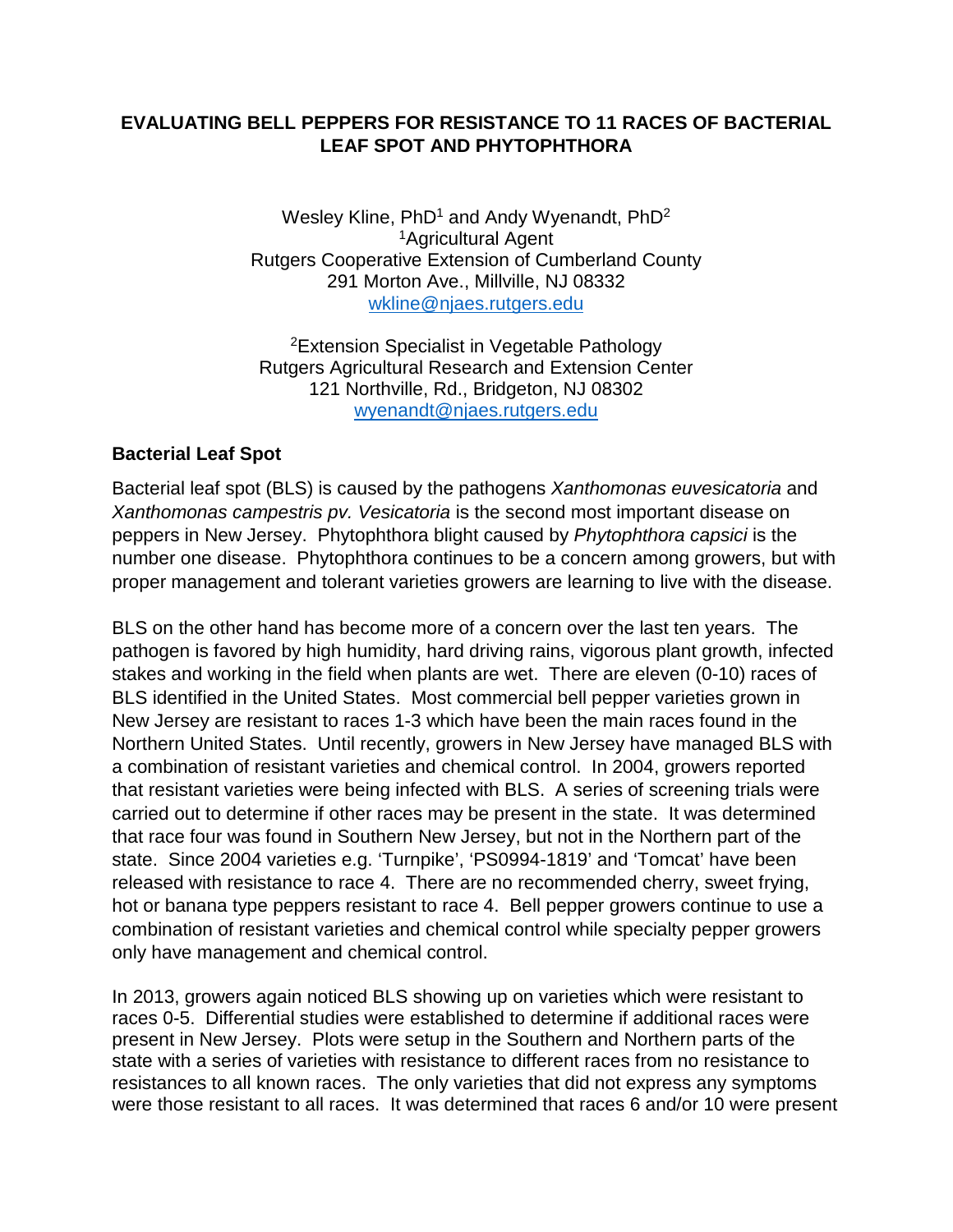in South Jersey, but not found in the north. Races 6 and 10 could not be distinguished from one another since they are closely related and if there is resistance to race 6 there is probably resistance to race 10. This screening trial has been repeated with similar results.

We have started to screen breeding lines and varieties that have resistance to all 11 races of BLS for yield and fruit quality. Table 1 present's data from a 2016 trial where there was no BLS present thus we were looking at yield. The lines '9325' and 'Green machine' (0972) had resistance to all know races; 'Paladin' no resistance; 'Tomcat" resistant to 1-5 and 7-9; 'Turnpike' resistant to 0-5 and 7-9; 'Aristotle' resistant to 1-3; 'Revolution' resistant to 1-3 and 5; '3964' resistant to 1-4 and 7-9; and '1819' resistant to 1-5 and 7-9. There will be trials over the next three years to identify varieties which are resistant to all known races of BLS and have acceptable yields and fruit types.

Table 1. Marketable Yield (28 lb boxes) per Acre and Percent Marketable – Grower Trial 2016

|                      |                  |         |               |                   | $\%$              |
|----------------------|------------------|---------|---------------|-------------------|-------------------|
| <b>Variety/Lines</b> | X large          | Large   | <b>Medium</b> | <b>Marketable</b> | <b>Marketable</b> |
| <b>Revolution</b>    | 644 a            | 1386 ab | 398 ab        | 2428 a            | 77.5 abc          |
| <b>Turnpike</b>      | 692 a            | 1548 a  | 184 d         | 2424 a            | 80.0 ab           |
| <b>Paladin</b>       | 410 bc           | 1498 a  | 425 a         | 2332 ab           | 81.8a             |
| 3964                 | 568 ab           | 1199 b  | 268 bcd       | 2036 bc           | 74.2 bc           |
| <b>Aristotle</b>     | 273 cd           | 1472 a  | 286 a-d       | 2031 bc           | 77.8 abc          |
| 1819                 | 366 cd           | 1373 ab | 251 cd        | 1989 bc           | 72.0 <sub>c</sub> |
| <b>Tomcat</b>        | 298 cd           | 1137 bc | 378 abc       | 1812 de           | 76.5 abc          |
| 9325                 | 202 <sub>d</sub> | 925 c   | 368 abc       | 1495 de           | 71.2 c            |
| Green Machine (0972) | 252 cd           | 914 c   | 286 a-d       | 1451 e            | 61.8 d            |
| <b>LSD</b>           | 171.7            | 272.3   | 143.3         | 353.6             | 6.6               |

Note: The same letters in the same column are not statistically different from one another

## **Phytophthora Blight**

Phytophthora has been a serious disease problem on peppers for at least 25 years in South Jersey. There has been only one variety ('Paladin') that has shown resistance in South Jersey over the last several years. There has been indication from some production areas that it is not as resistant as in the past. No matter what variety is grown, it must be combined with proper crop management. This starts with a good rotation program which is one of the biggest issues in South Jersey. Rotation of a vine crop, peppers and tomatoes is not a rotation. Rotation will not solve the problem, but is an important component of the management plan. This should be followed with planting on raised beds, good drainage between and the end of rows and chemical control. The bottom line with Phytophthora is growers need to learn to live with it and manage it.

Each year a screening trial is held to evaluate new varieties and breeding line for Phytophthora tolerance, fruit quality, yield and the amount of silvering (skin separation). This year 12 varieties and lines were evaluated with 'Camelot' as the susceptible control